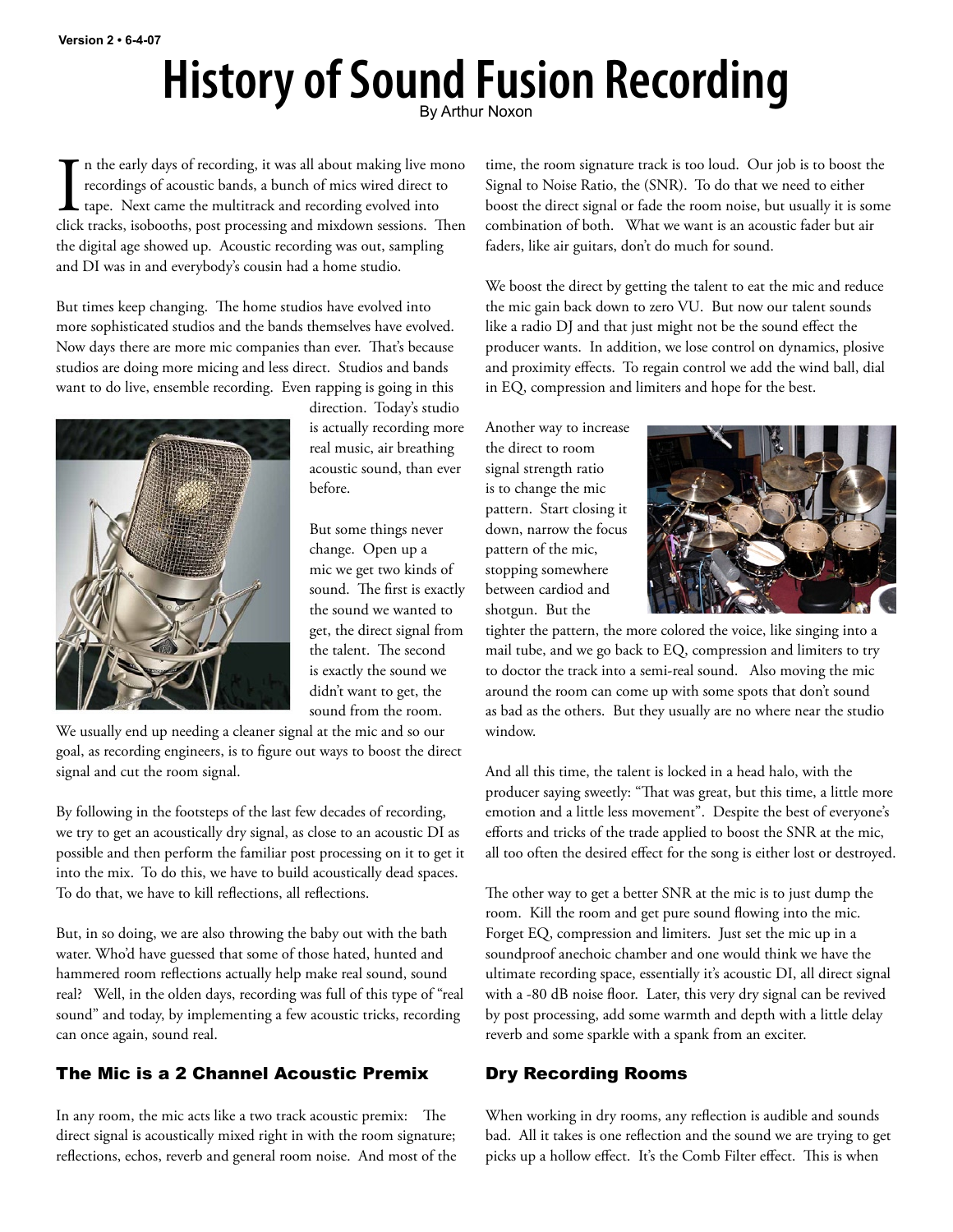the desired signal is combined with a lower level and time delayed signal, in other words, an early reflection. The combination imposes a harmonic set of cancels and adds onto the original signal spectrum which sounds like the direct signal was recorded at the bottom of a drinking glass. Dry acoustic recording is very sensitive to the presence of early reflections (comb filter effect), late reflections (echo), fast repeating reflections (flutter echo), boundary loading, mode coupling and finally reverberation. Still, dry recording seems to be the primary tool for today's recording engineer.

The rule of thumb in a dry recording studio is "the best room is a dead room." Engineers are trained in AE schools and the school of hard knocks to hate reflections. Engineers hunt them down and kill them (reflections) with fervor, whenever and where ever possible. One might say that recording engineers suffer from a mental condition called reflecto-phobia. It started somewhere in the 60's when multitracking and post processing became available. Highly infectious, this impaired judgment condition reached epidemic levels in mid 70's spread to nearly every recording engineer, producer and audio instructor in the industry.

Today, reflecto-phobia is rampant. Music is proudly recorded in acoustically sterile environments. Fueled by fears of comb filter coloration, every single reflection, near or far, that might ever hit a mic has been systematically exterminated over the last 30 years in recording studios. Most of today's so called "live rooms" are now completely "reflection free zones".

With the purge of reflections nearly complete, today's studio music is now completely composed out of separate, sterile, acoustically dead tracks. Preparing these tracks is not much different than being the make up artist in a sonic funeral director, where dead tracks are fluffed and stuffed and somewhat brought back to life by the paint and sparkle tools found in the FX rack.

## Human Listening

When people listen to sound, in contrast to microphones, they generally just listen to what they want to hear and pretty much dial out the rest. People can be located pretty far from the talent,



compared to a mic, and not even notice the sound of sound in the room. They just hear the talent. People are able to naturally tune the room out and focus in on the talent. The engineer with a mic has to work hard to tune the room out and focus in on the talent.

A person (as well as other critters) is a biological signal processor, not an electronic one. We use a different mechanism to hear than what is built into

microphones. A by-product of our hearing system is that we automatically mix all early reflections right into the direct signal and end up hearing one composite "direct" sound. Early reflections are those that arrive within about 1/30 second following the direct signal. It doesn't matter where those early reflections come from, they just add together (correlation signal detection) in a way that makes the perceived sound be significantly louder than the direct signal. This sound fusion process creates a composite direct signal which has easily more than twice the sound power than the direct signal alone.

Although it doesn't matter to the sound fusion process where the early reflections come from, we aren't confused by where the direct sound comes from because of something called the Precedence effect. We cue in on the direction of where a sound comes from by tracking and locking on where the original sound signal comes from. The process of knowing where a sound comes from is called echolocation.

There is one adjustment to echolocation that has to be mentioned here; the Haas effect. Very early reflections, those arriving within 5 ms of the direct signal, will distract us from knowing exactly where the direct signal is coming from. The perceived direction of the direct signal is somewhere between the location of the direct signal and the location of the very early reflection.

People like early reflections. Just step outside, into the middle of a large grassy field, and we can barely hear ourselves, let alone carry a tune or talk to anyone else. That's what the DI (direct inject) version of life sounds like. Go back inside the house and everything sounds fine and you can carry a tune or a conversation. We're made to hear direct + early reflections, and to mix them together into one "direct" sound. And this process helps us hear more easily what is going on.

The traditional, studiodead sound tracks lack life, the quality of sound that makes sound seem to sound real, natural. Yes, there's always the "fix it in the mix" perspective to dry recording. That means lots of time and



money gets spent trying to bring back to life, dead sounding tracks. But studio recording was not always done like this.

In the early days of recording, the luxury of dead studios didn't exist. Engineers had to record live, entire acoustic bands. They made good records in those days too. Part of their recording process inadvertently included the sound fusion process. Their mono mixes were chuck full of delayed early reflection type signals and there lies the reason they sound so whole, so much like a real recording of a real sonic event.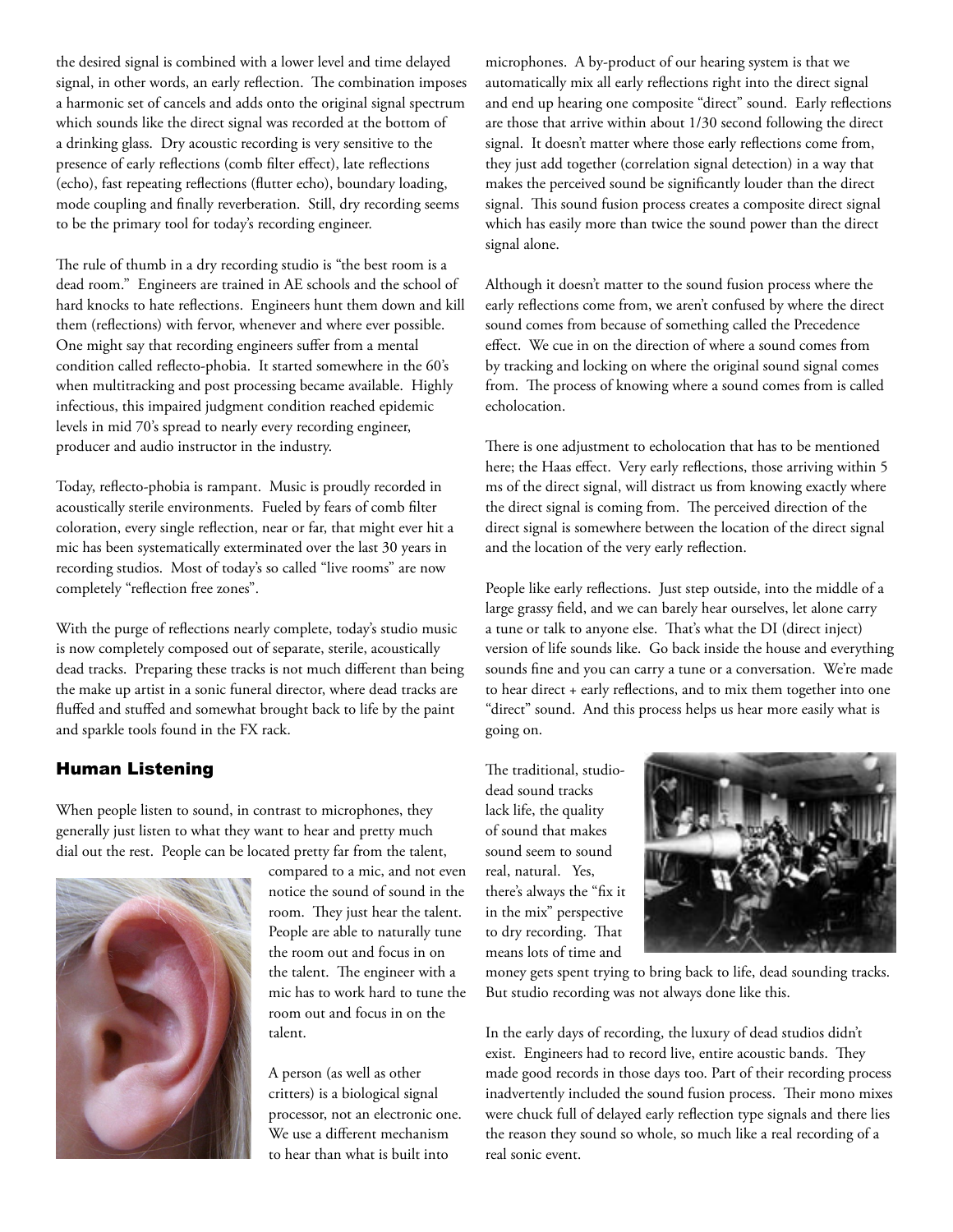## The Early Years

In the early days of live band recordings, 1950's, they had one, maybe two takes and then the session was over. The idea was to use a number of mics distributed throughout the group, adjust their position and gain and get a live, hard wired mix down direct to tape on a mono track. Their goal was to capture enough signal to recreate the sound that was heard when sitting in the room. Those days are far from the idea of recording separate tracks in isobooths at various times and in various parts of the country and then mixing them together a few months later.



A good example of the tail end of the early days recording technique was in the RCA Victor StudioB in Nashville back in the 50' and early 60's. This topic came up during an AES Sectional presentation on the Quick Sound

Field (QSF) recording technique, held there in 2003. The QSF is a modern way to acoustically capture sound fusion at a mic. StudioB had finally been renovated but it wasn't open to public yet. The room was full of engineers, a lot of new ones who hadn't even been in the studio since it closed and some ole timers who worked there when they were young. After the QSF presentation was over, the question and discussion time quickly lead back to the recording techniques that used to go on in that room.

StudioB is a shrine. It's enough to just stand there, inside that room and wonder upon all those hallowed vibrations. The ones that hit the floor tiles and bounced off and those that lie buried still in the wall and ceiling tiles. So many early greats worked and played there. Elvis and the Jordanairs, Roy Orbison, Everly Brothers, Chet Atkins and many more recorded in this old RCA Studio B.

The QSF lecture reminded the ole timers about recording in this room. They talked about the mic setups and how the band played all together, at one time, one song from start to finish, direct to tape. And that was how they made records.

This was all well before multi tracking and mixing capability became available in recording. When multi tracking came, in the 70's, StudioB accomodated the growing interest in this "new sound" of music. The room was deadened and hosted a small village of iso sound shacks lining the walls. Eventually Nashville was overrun with recording studios and StudioB closed. Now it has been renovated back to the glory of its former years. All the sound shacks are gone now and the room has been returned to it's original, one big recording room, configuration.

Back in the early days, the room had a 3-mic gain and mix to tape Ampex. Later, more mics were added. There was no isobooths. At best, there were gobos. In this environment, each mic got signal from every instrument. For example, if there were 12 mics and 6 talent sources, there would be at least one direct signal from each talent source arriving at each mic. That means that there were at least 12 different signal path versions of each talent source after mixdown. And then the early reflections have to be added in; floor bounce, glass bounce, other instruments and what not.

The net result after mono mixdown would be that each talent source would have at least 12 direct signals, with time delays ranging from 4 ms out to 25 ms, and levels ranging from zero VU down to -16 dB on the track. And then there would be the reflections, off instruments, floor, glass and what not, filling in the mix with even more random time offset signals. In a 12 mic setup there would actually be captured up to 30 or 40 distinct time delayed signal paths for each talent source. That qualifies as a Sound Fusion effect recording.

#### The QSF Takes Shape

It all started in 1983, shortly after the TubeTrap was invented. A cylinder shaped bass trap was designed to stand in the corners of rooms. It came with a built-in treble range diffusion panel covering the front half to keep the room brightness up. Rotating the Trap acts like a treble control and changes the brightness of the corner. Bass traps are usually located in corners because that's where the bass builds up the most. The TubeTrap was the first factory built, UPS shippable bass trap.

It didn't take long before the bigger studios across the country, always looking to try something new, started buying pallet loads. The seasoned engineers in those days didn't ask questions. Their ears would tell the truth, if these tubes worked or not. These big studios already had lots of built-in bass traps and didn't really need much in the way of tuning up, except in a few iso or drum booths.

Curiously, it was the treble range panel that caught their ear. The engineers fooled around with these acoustic cylinders and eventually set up in a semicircle pattern, a Stonehenge, with the dead side of the Tube facing in. They got what they expected, the room dialed out and inside, that all so familiar, Studio-Dead. Then they rotated the traps and set the bright side in, and all of a sudden, they got a sound they didn't expect: Studio-Live. The



room disappeared and the spotlight hit the talent.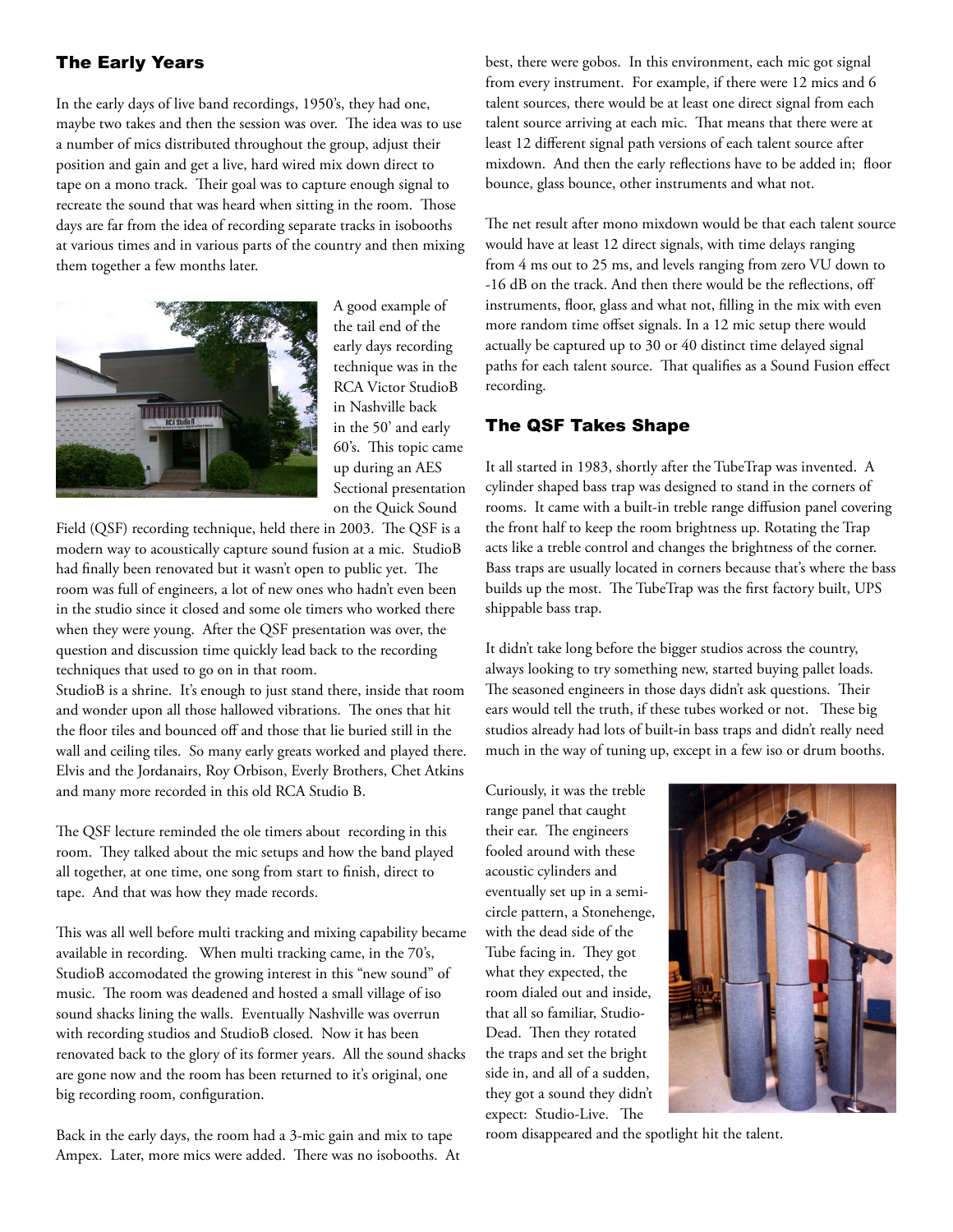The engineers called the factory to report their discovery and each engineer discovered the same thing. They discovered an acoustic space they hadn't heard before and that sounded good, very good. They dropped a mic inside and it still sounded good, very good. Eventually the factory replicated these set ups, measured and analyzed what was going on and reported it in a series of AES papers. The Quick Sound Field was born.

The first QSF I saw was in a local studio located near the original TubeTrap factory in Eugene, Oregon, run by relocated LA engineer, Steve Diamond. We had about 30 Tube Traps and were busy tuning his live room when I noticed Stonehenge in front of the window and Steve saying "Check, check, testing one , two…". He bolted those Tubes down right then and they stayed there till the city tore the building down, some 1000 BiMart commercials later.

A short time later at Pierce Arrow Recorders, in Chicago, engineer/ owner Sam Lynn Halonen was experimenting with his first load of TubeTraps. He called in about how he could get great horn sounds. Later, he got more instruments mic'd, including drums, inside the Stonehenge pattern. More recently Sam used the QSF to remic a dry studio recording of an opera singer to add life and dimension.

Reports keep coming in, describing new ways to use the QSF effect to get good sound. The QSF setup created a Haas saturated track. It created a boost in the direct and produced a great signal to work with. It cut room so effectively that it wiped out the need for room acoustics. The QSF produces the acoustic gain adjustment needed at the mic without destroying the desired effect for the song. In fact, the effect for the song is enhanced and can be dialed in. The QSF seems to be a natural for any engineer who has the chance to work with it.

Finally a cure to lifeless sound has been found. Inoculation process requires that tracks be recorded in a Haas Saturated signal, the exact opposite from a Haas Sterile Signal. With some 30 to 60 random time offset Specular Reflections accompanying each direct signal, there is no comb filter effect and the track is completely full of acoustical life, ie, music. Formerly dead mixes can be remixed through an acoustic process of sweetening by playing the dry mix through an acoustic package that creates a plethora of early reflections. Caution, the RT-60 of the early reflection package needs to be in the range of 1/10 second and a very early time gap is recommended to be set at about 3 ms. This cure was discovered when big studio recording engineers started fooling around with TubeTraps in the mid 80's, endorsed early on by Pete Townshend (Eel Pie Sampling Room) and for the last 10 years with Studio Traps by Bruce "You've got to hear this" Swedien.

# Variations on Sound Fusion Effect Recording

During this early period, the ASC TubeTrap factory got a few calls from engineers who heard about the QSF sound. One had been doing a radio for many years. He said he developed a magic black box that was his trade secret. It gave him a voice edge over everybody. He put a whole bunch of amplitude adjusted time delays into the box. Fed his mic into one end and got a synthetic QSF sound (direct + a whole lot of random time offset signals) out the other end. The time delays matched exactly the QSF window of about 25 ms. He welcomed us to the club and figured it was time to let the secret out of his magic "voice-box."

Another engineer contacted the factory and told his story how he had hooked 30 some mics up over the top of a classic opera singer. Each mic was located at a different distance and angle from the talent. He just added them all together and ran it out to the house sound system. He said the sound was fantastic and used the technique many times. He effectively collected some 30 randomtime off set signals, all within the 25 ms time window. Each signal was basically the same signal except for the acoustic EQ due to the off axis coloration of the voice. And, as the talent moved around, the sound package didn't change. The total sound remained the same even though the signal fed into the different mics did change. The listener's brain can't tell which reflection is where inside the Sound Fusion effect time window.

Digital reverb was starting be affordable. The reverb plate was being replaced with a 4 adjustable delay/reverb returns. When ambience was set tight (300 to 500 ms) and the delays set shorter (30 to 100 ms) it produces a synthetic ambience, much like a room. By setting it even tighter and shorter, the Sound Fusion effect could be generated. But the big advantage with the acoustic version, the QSF, is that it controls the presence of natural ambience in the room at the mic while adding close and natural flush of early reflections into the acoustic mix at the mic position.

## Pete Townshend, NED and sampling booths

A little while later digital sampling got started. Synclavier was looking for a Sampling Room and they knew it had to be something different than a vocal booth. ASC built a QSF sampling booth and Synclavier loved it. That booth and the Synclavier followed AES around the world more than once.

Pete Townshend (Who) had heard about TubesTraps was at a session in LA and ran into Bruce Swedien (everybody) and asked him about TubeTraps. Bruce had already checked them out and thought they were



all right, he liked them. Pete called the factory a little while later and before long, he had outfitted his Boathouse, a small sampling room with non-parallel walls and round windows at Ell Pie Studios, into a world class sampling room.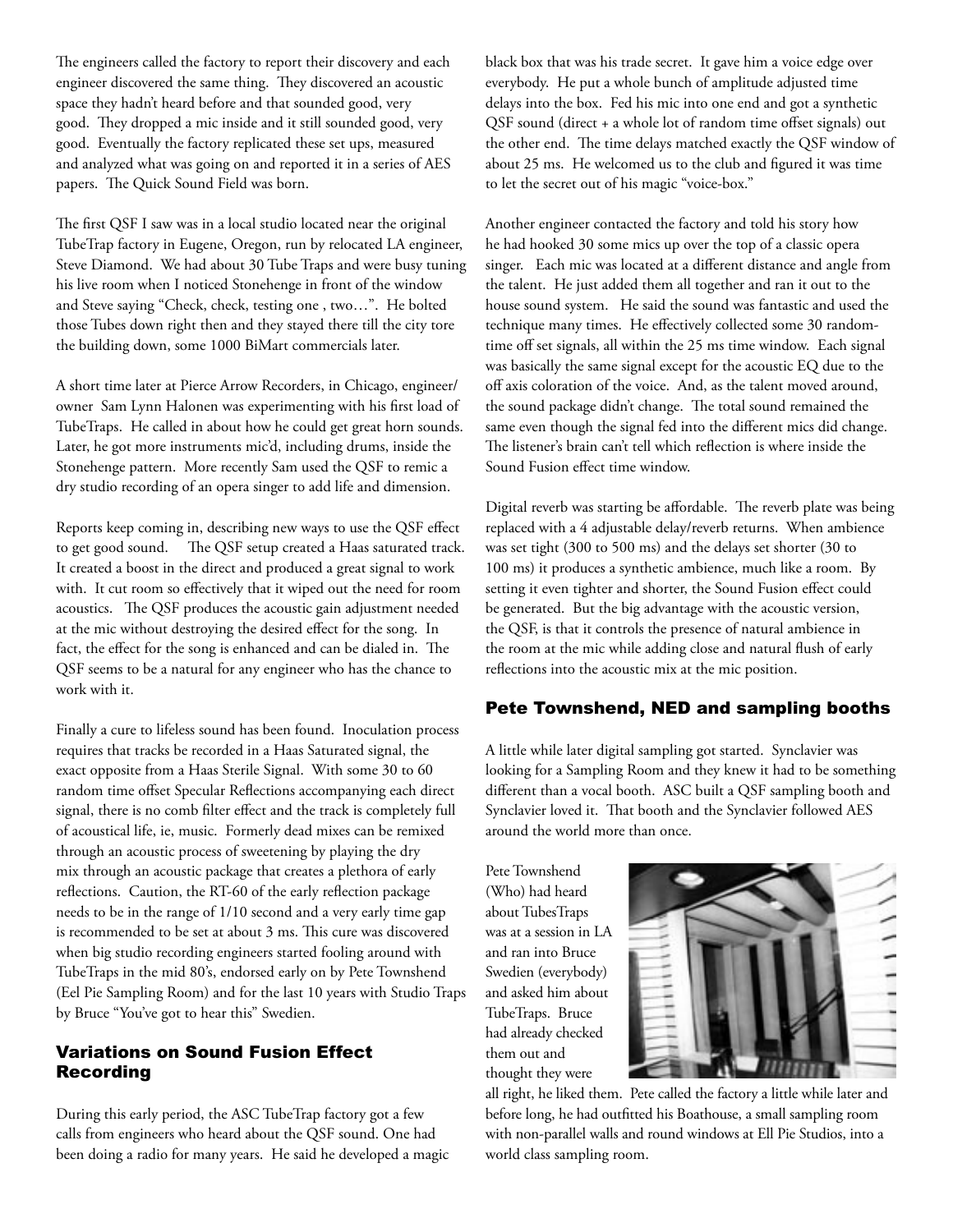

Pete was blown away by the sound he got in that room. He wrote the factory and told us his story. It went something like this: "The Boathouse was so smooth that no one could hear which fader ran the nearfield or farfield mics. They sounded the same. For the first time ever, I had to tape along side the faders, labeling the two mics, so my engineers could

remember which fader was the nearfield mic and which was the ambient mic."

The factory asked if he'd consider endorsing the QSF Sampling Room and he said "normally, no" but in this case, he'd be glad to, because recording engineers needed to know about the QSF. And so, three rolls of Hassleblad negatives later, Pete Townshend became the first star to endorse the QSF recording technique.

# Deep space vocal booth

A little later, Rockwell Corp contacted the factory. They were doing voiceprints for training astronauts. They were working with something like a 10 open mic studio talkback system, where everybody could be heard, all at once. Only one problem: There was just one send/receive channel, in order to keep



the weight down. They decided to chop and sequence the open mic signals so that one transceiver could carry all signals. Chopping the signal train was not a problem, but reconstruction was. How to recreate someone's voice when you only have 1/10 sampling of the signal? They needed a hot vocal booth to help them develop a voice reconstruction algorithm.

They chose the QSF system. The ASC factory built, shipped and even set up the booth. This room was made out of alternating half round TubeTraps and Plexiglas strips. The see-through walls created a very open feeling. Rockwell engineers used the QSF Sampling Booth to get the most room-free, information-filled version of a person's voice that was possible. They chopped it up and figured out an algorithm to reconstruct a person's voice chop sequence into a reasonable facsimile of the voice. The plan worked and the rest is space history.

#### Evolving the QSF space

These high performance QSF Sampling Rooms worked great for sampling but they were a little too fast for live talent work. A standard iso booth might have an RT-60 of 0.4 seconds and have as few early reflections as possible. These sampling rooms were running an RT-60 in the range of 1/10th second and sported diffusion rates of 1000 random,



time delayed, early reflections (distinct specular reflections) per second. This means the room was very dead and at the same time, very bright. The acoustic gain produced by a QSF sampling room was about +10 dB above the direct signal. It was a bright anechoic chamber. QSF vocal or iso booths are still bright but the reverb time is set slower, in the range of ¼ second, so it is a comfortable space to work in.

The QSF Stonehenge package was becoming popular and to get the price down and usability up, ASC developed the StudioTrap, a small diameter (voice range) TubeTrap mounted on an adjustable shaft with a tripod base, like a mic stand. There have been improvements over the years. A hand synch grip was added along with a quieter internal slide clutch. The diffusing reflector sheet was moved



forwards to increase the top end reflectivity from 6k to something above 7k Hz. But overall, the StudioTrap remains pretty much today, as it was originally conceived and is the cornerstone of the QSF effect.

Ed McMahon has probably the best known voice in the country. And he travelled a lot all over the country. In between scheduled public appearances, he had to do commercials.

#### Bruce Swedien discovers the QSF sound

During this time we noticed an interview with Bruce Swedien. It was clear that Bruce was so acoustically in tune that he probably watched sound run around the room in slow motion. I wrote him, explained a little about the QSF effect and invited him to audition it. "Why certainly," he'd love to. He's always looking for new sounds and ways to get them. He tried it and loved it. After a bit, he volunteered to endorse the QSF. He said and still says: "I wish everybody could hear this" because Bruce wants other engineers